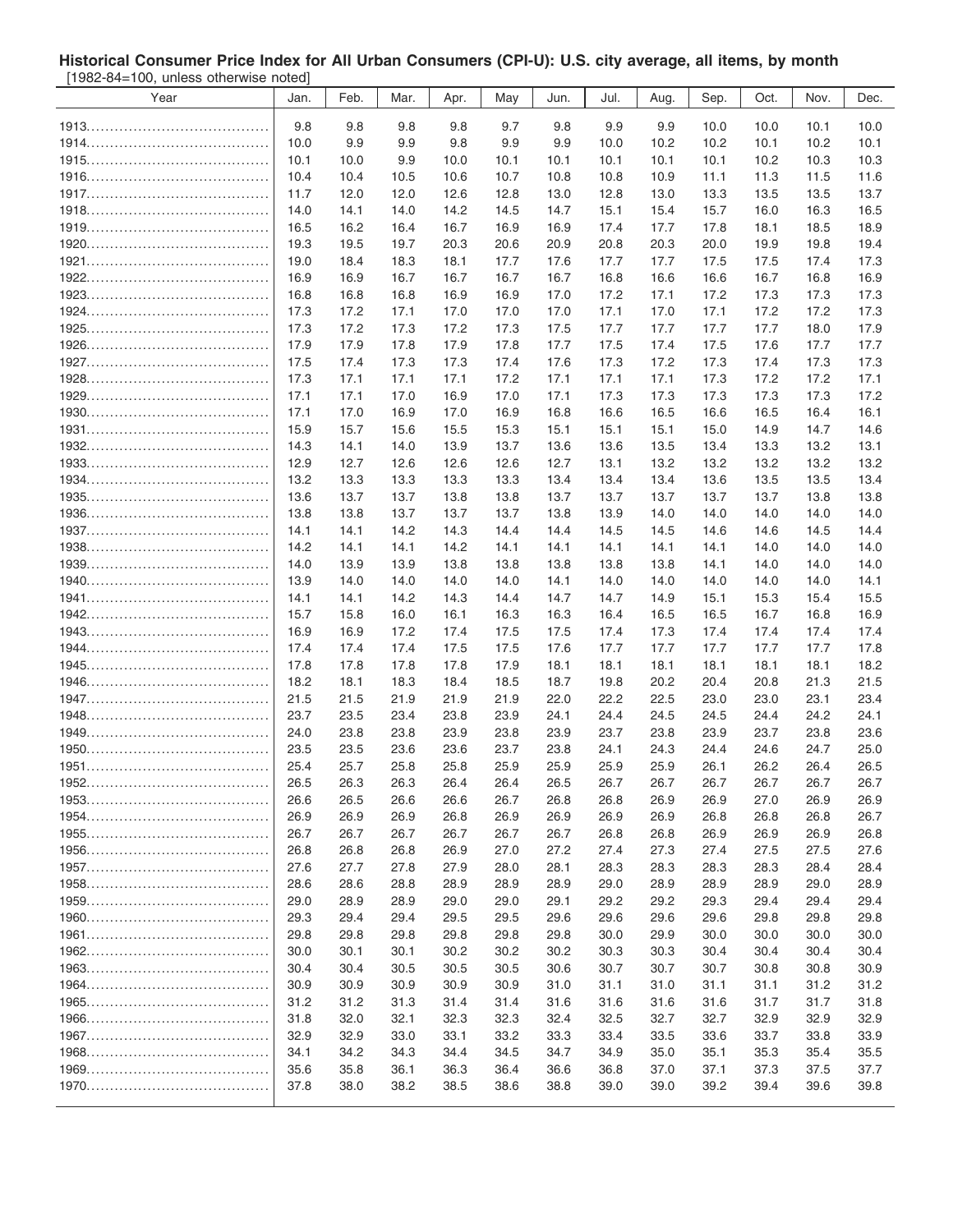## **Historical Consumer Price Index for All Urban Consumers (CPI-U): U.S. city average, all items, by month — Continued**

[1982-84=100, unless otherwise noted]

| Year | Jan.  | Feb.  | Mar.                                                                                            | Apr.  | May   | Jun.  | Jul.  | Aug.  | Sep.  | Oct.  | Nov.  | Dec.  |
|------|-------|-------|-------------------------------------------------------------------------------------------------|-------|-------|-------|-------|-------|-------|-------|-------|-------|
|      | 39.8  | 39.9  | 40.0                                                                                            | 40.1  | 40.3  | 40.6  | 40.7  | 40.8  | 40.8  | 40.9  | 40.9  | 41.1  |
|      | 41.1  | 41.3  | 41.4                                                                                            | 41.5  | 41.6  | 41.7  | 41.9  | 42.0  | 42.1  | 42.3  | 42.4  | 42.5  |
|      | 42.6  | 42.9  | 43.3                                                                                            | 43.6  | 43.9  | 44.2  | 44.3  | 45.1  | 45.2  | 45.6  | 45.9  | 46.2  |
|      | 46.6  | 47.2  | 47.8                                                                                            | 48.0  | 48.6  | 49.0  | 49.4  | 50.0  | 50.6  | 51.1  | 51.5  | 51.9  |
|      | 52.1  | 52.5  | 52.7                                                                                            | 52.9  | 53.2  | 53.6  | 54.2  | 54.3  | 54.6  | 54.9  | 55.3  | 55.5  |
|      | 55.6  | 55.8  | 55.9                                                                                            | 56.1  | 56.5  | 56.8  | 57.1  | 57.4  | 57.6  | 57.9  | 58.0  | 58.2  |
|      | 58.5  | 59.1  | 59.5                                                                                            | 60.0  | 60.3  | 60.7  | 61.0  | 61.2  | 61.4  | 61.6  | 61.9  | 62.1  |
|      | 62.5  | 62.9  | 63.4                                                                                            | 63.9  | 64.5  | 65.2  | 65.7  | 66.0  | 66.5  | 67.1  | 67.4  | 67.7  |
|      | 68.3  | 69.1  | 69.8                                                                                            | 70.6  | 71.5  | 72.3  | 73.1  | 73.8  | 74.6  | 75.2  | 75.9  | 76.7  |
|      | 77.8  | 78.9  | 80.1                                                                                            | 81.0  | 81.8  | 82.7  | 82.7  | 83.3  | 84.0  | 84.8  | 85.5  | 86.3  |
|      | 87.0  | 87.9  | 88.5                                                                                            | 89.1  | 89.8  | 90.6  | 91.6  | 92.3  | 93.2  | 93.4  | 93.7  | 94.0  |
|      | 94.3  | 94.6  | 94.5                                                                                            | 94.9  | 95.8  | 97.0  | 97.5  | 97.7  | 97.9  | 98.2  | 98.0  | 97.6  |
|      | 97.8  | 97.9  | 97.9                                                                                            | 98.6  | 99.2  | 99.5  | 99.9  | 100.2 | 100.7 | 101.0 | 101.2 | 101.3 |
|      | 101.9 | 102.4 | 102.6                                                                                           | 103.1 | 103.4 | 103.7 | 104.1 | 104.5 | 105.0 | 105.3 | 105.3 | 105.3 |
|      | 105.5 | 106.0 | 106.4                                                                                           | 106.9 | 107.3 | 107.6 | 107.8 | 108.0 | 108.3 | 108.7 | 109.0 | 109.3 |
|      | 109.6 | 109.3 | 108.8                                                                                           | 108.6 | 108.9 | 109.5 | 109.5 | 109.7 | 110.2 | 110.3 | 110.4 | 110.5 |
|      | 111.2 | 111.6 | 112.1                                                                                           | 112.7 | 113.1 | 113.5 | 113.8 | 114.4 | 115.0 | 115.3 | 115.4 | 115.4 |
|      | 115.7 | 116.0 | 116.5                                                                                           | 117.1 | 117.5 | 118.0 | 118.5 | 119.0 | 119.8 | 120.2 | 120.3 | 120.5 |
|      |       | 121.6 | 122.3                                                                                           | 123.1 | 123.8 | 124.1 | 124.4 | 124.6 | 125.0 | 125.6 | 125.9 | 126.1 |
|      | 127.4 | 128.0 | 128.7                                                                                           | 128.9 | 129.2 | 129.9 | 130.4 | 131.6 | 132.7 | 133.5 | 133.8 | 133.8 |
|      | 134.6 | 134.8 | 135.0                                                                                           | 135.2 | 135.6 | 136.0 | 136.2 | 136.6 | 137.2 | 137.4 | 137.8 | 137.9 |
|      | 138.1 | 138.6 | 139.3                                                                                           | 139.5 | 139.7 | 140.2 | 140.5 | 140.9 | 141.3 | 141.8 | 142.0 | 141.9 |
|      | 142.6 | 143.1 | 143.6                                                                                           | 144.0 | 144.2 | 144.4 | 144.4 | 144.8 | 145.1 | 145.7 | 145.8 | 145.8 |
|      | 146.2 | 146.7 | 147.2                                                                                           | 147.4 | 147.5 | 148.0 | 148.4 | 149.0 | 149.4 | 149.5 | 149.7 | 149.7 |
|      | 150.3 | 150.9 | 151.4                                                                                           | 151.9 | 152.2 | 152.5 | 152.5 | 152.9 | 153.2 | 153.7 | 153.6 | 153.5 |
|      | 154.4 | 154.9 | 155.7                                                                                           | 156.3 | 156.6 | 156.7 | 157.0 | 157.3 | 157.8 | 158.3 | 158.6 | 158.6 |
|      | 159.1 | 159.6 | 160.0                                                                                           | 160.2 | 160.1 | 160.3 | 160.5 | 160.8 | 161.2 | 161.6 | 161.5 | 161.3 |
|      | 161.6 | 161.9 | 162.2                                                                                           | 162.5 | 162.8 | 163.0 | 163.2 | 163.4 | 163.6 | 164.0 | 164.0 | 163.9 |
|      | 164.3 | 164.5 | 165.0                                                                                           | 166.2 | 166.2 | 166.2 | 166.7 | 167.1 | 167.9 | 168.2 | 168.3 | 168.3 |
|      | 168.8 | 169.8 | 171.2                                                                                           | 171.3 | 171.5 | 172.4 | 172.8 | 172.8 | 173.7 | 174.0 | 174.1 | 174.0 |
|      | 175.1 | 175.8 | 176.2                                                                                           | 176.9 | 177.7 | 178.0 | 177.5 | 177.5 | 178.3 | 177.7 | 177.4 | 176.7 |
|      | 177.1 | 177.8 | 178.8                                                                                           | 179.8 | 179.8 | 179.9 | 180.1 | 180.7 | 181.0 | 181.3 | 181.3 | 180.9 |
|      | 181.7 | 183.1 | 184.2                                                                                           | 183.8 | 183.5 | 183.7 | 183.9 | 184.6 | 185.2 | 185.0 | 184.5 | 184.3 |
|      | 185.2 | 186.2 | 187.4                                                                                           | 188.0 | 189.1 | 189.7 | 189.4 | 189.5 | 189.9 | 190.9 | 191.0 | 190.3 |
|      | 190.7 | 191.8 | 193.3                                                                                           | 194.6 | 194.4 | 194.5 | 195.4 | 196.4 | 198.8 | 199.2 | 197.6 | 196.8 |
|      | 198.3 | 198.7 | 199.8                                                                                           | 201.5 | 202.5 | 202.9 | 203.5 | 203.9 | 202.9 | 201.8 | 201.5 | 201.8 |
|      |       |       | 202.416 203.499 205.352 206.686 207.949 208.352 208.299 207.917 208.490 208.936 210.177 210.036 |       |       |       |       |       |       |       |       |       |
|      |       |       | 211.080 211.693 213.528 214.823 216.632 218.815 219.964 219.086 218.783 216.573 212.425 210.228 |       |       |       |       |       |       |       |       |       |
|      |       |       |                                                                                                 |       |       |       |       |       |       |       |       |       |
|      |       |       |                                                                                                 |       |       |       |       |       |       |       |       |       |
|      |       |       |                                                                                                 |       |       |       |       |       |       |       |       |       |
|      |       |       |                                                                                                 |       |       |       |       |       |       |       |       |       |
|      |       |       |                                                                                                 |       |       |       |       |       |       |       |       |       |
|      |       |       |                                                                                                 |       |       |       |       |       |       |       |       |       |
|      |       |       |                                                                                                 |       |       |       |       |       |       |       |       |       |
|      |       |       |                                                                                                 |       |       |       |       |       |       |       |       |       |
|      |       |       |                                                                                                 |       |       |       |       |       |       |       |       |       |
|      |       |       |                                                                                                 |       |       |       |       |       |       |       |       |       |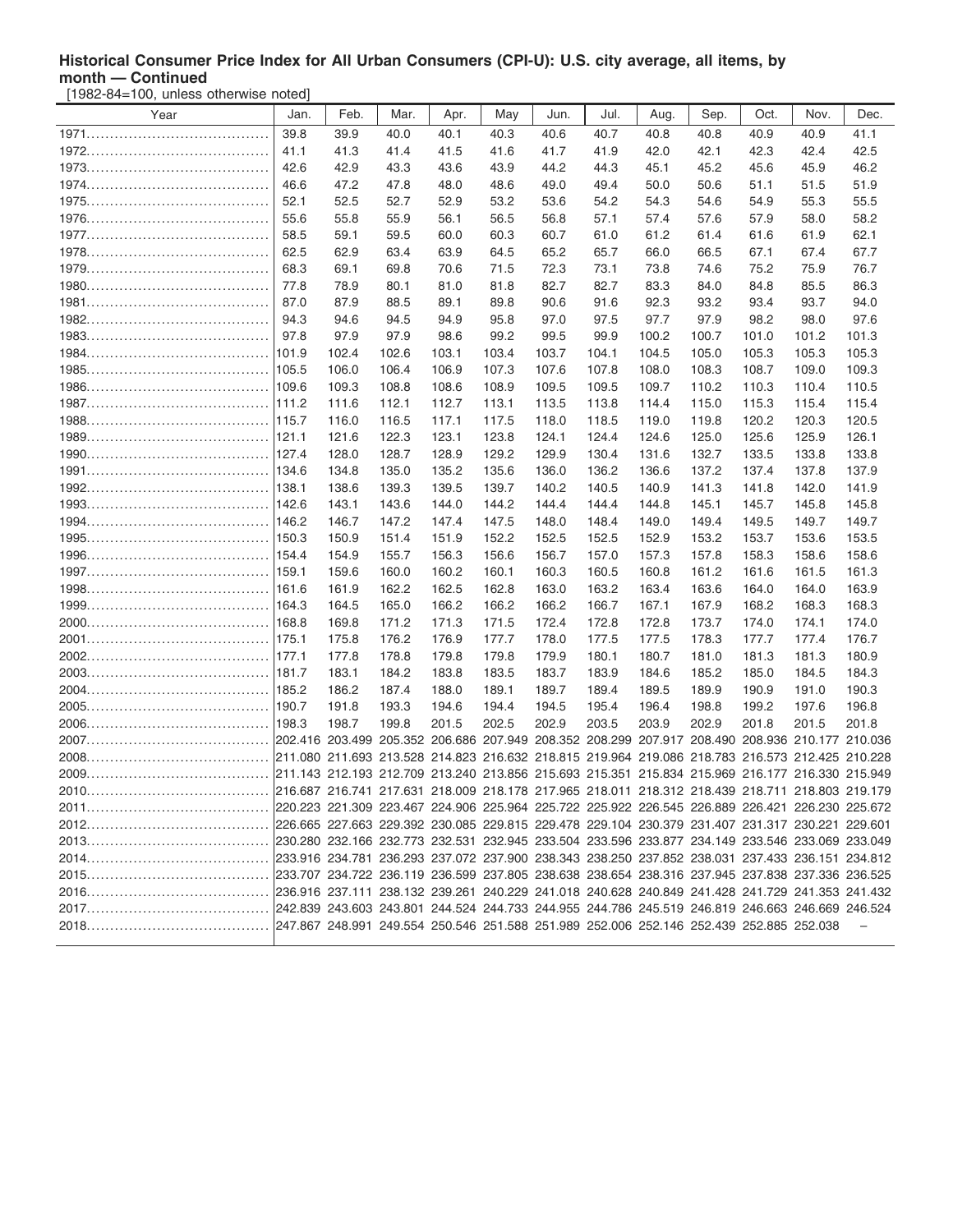## Historical Consumer Price Index for All Urban Consumers (CPI-U): U.S. city average, all items, index averages<br>
[1982-84=100, unless otherwise noted]

|      |                          | Semiannual<br>averages   | Annual       | Percent change<br>from previous |                |  |
|------|--------------------------|--------------------------|--------------|---------------------------------|----------------|--|
| Year | 1st<br>half              | 2nd<br>half              | avg.         | Dec.                            | Annual<br>avg. |  |
|      | $\overline{\phantom{0}}$ | $\overline{\phantom{0}}$ | 9.9          | $-$                             |                |  |
|      |                          |                          | 10.0         | 1.0                             | 1.0            |  |
|      |                          |                          | 10.1         | 2.0                             | 1.0            |  |
|      |                          |                          | 10.9         | 12.6                            | 7.9            |  |
|      |                          |                          | 12.8         | 18.1                            | 17.4           |  |
|      |                          |                          | 15.1         | 20.4                            | 18.0           |  |
|      |                          |                          | 17.3         | 14.5                            | 14.6           |  |
|      |                          |                          | 20.0         | 2.6                             | 15.6           |  |
|      |                          |                          | 17.9         | $-10.8$                         | $-10.5$        |  |
|      | $\equiv$                 | $\overline{\phantom{0}}$ | 16.8         | $-2.3$                          | $-6.1$         |  |
|      |                          |                          | 17.1         | 2.4                             | 1.8            |  |
|      |                          |                          | 17.1         | 0.0                             | 0.0            |  |
|      |                          |                          | 17.5         | 3.5                             | 2.3            |  |
|      |                          |                          | 17.7         | $-1.1$                          | 1.1            |  |
|      |                          |                          | 17.4         | $-2.3$                          | $-1.7$         |  |
|      | ÷                        | $\overline{\phantom{0}}$ | 17.1<br>17.1 | $-1.2$<br>0.6                   | $-1.7$<br>0.0  |  |
|      |                          |                          | 16.7         | $-6.4$                          | $-2.3$         |  |
|      |                          |                          | 15.2         | $-9.3$                          | $-9.0$         |  |
|      | $\overline{\phantom{0}}$ |                          | 13.7         | $-10.3$                         | $-9.9$         |  |
|      |                          |                          | 13.0         | 0.8                             | $-5.1$         |  |
|      | $\overline{\phantom{0}}$ |                          | 13.4         | 1.5                             | 3.1            |  |
|      |                          |                          | 13.7         | 3.0                             | 2.2            |  |
|      |                          |                          | 13.9         | 1.4                             | 1.5            |  |
|      |                          |                          | 14.4         | 2.9                             | 3.6            |  |
|      |                          |                          | 14.1         | $-2.8$                          | $-2.1$         |  |
|      | ÷                        | $\equiv$                 | 13.9         | 0.0                             | $-1.4$         |  |
|      |                          |                          | 14.0         | 0.7                             | 0.7            |  |
|      |                          |                          | 14.7         | 9.9                             | 5.0            |  |
|      |                          |                          | 16.3         | 9.0                             | 10.9           |  |
|      | $\overline{\phantom{0}}$ |                          | 17.3         | 3.0                             | 6.1            |  |
|      | -<br>$\equiv$            |                          | 17.6         | 2.3<br>2.2                      | 1.7            |  |
|      |                          |                          | 18.0<br>19.5 | 18.1                            | 2.3<br>8.3     |  |
|      |                          |                          | 22.3         | 8.8                             | 14.4           |  |
|      | $\overline{\phantom{0}}$ |                          | 24.1         | 3.0                             | 8.1            |  |
|      |                          |                          | 23.8         | $-2.1$                          | $-1.2$         |  |
|      |                          |                          | 24.1         | 5.9                             | 1.3            |  |
|      |                          |                          | 26.0         | 6.0                             | 7.9            |  |
|      |                          |                          | 26.5         | 0.8                             | 1.9            |  |
|      |                          |                          | 26.7         | 0.7                             | 0.8            |  |
|      |                          |                          | 26.9         | $-0.7$                          | 0.7            |  |
|      |                          |                          | 26.8         | 0.4                             | -0.4           |  |
|      |                          |                          | 27.2         | 3.0                             | 1.5            |  |
|      |                          |                          | 28.1         | 2.9                             | 3.3            |  |
|      |                          |                          | 28.9         | 1.8                             | 2.8            |  |
|      |                          |                          | 29.1         | 1.7                             | 0.7            |  |
|      |                          |                          | 29.6         | 1.4                             | 1.7            |  |
|      |                          |                          | 29.9         | 0.7                             | 1.0            |  |
|      |                          |                          | 30.2         | 1.3                             | 1.0            |  |
|      |                          |                          | 30.6         | 1.6                             | 1.3            |  |
|      |                          |                          | 31.0<br>31.5 | 1.0<br>1.9                      | 1.3<br>1.6     |  |
|      |                          |                          | 32.4         | 3.5                             | 2.9            |  |
|      |                          |                          | 33.4         | 3.0                             | 3.1            |  |
|      |                          |                          |              |                                 |                |  |